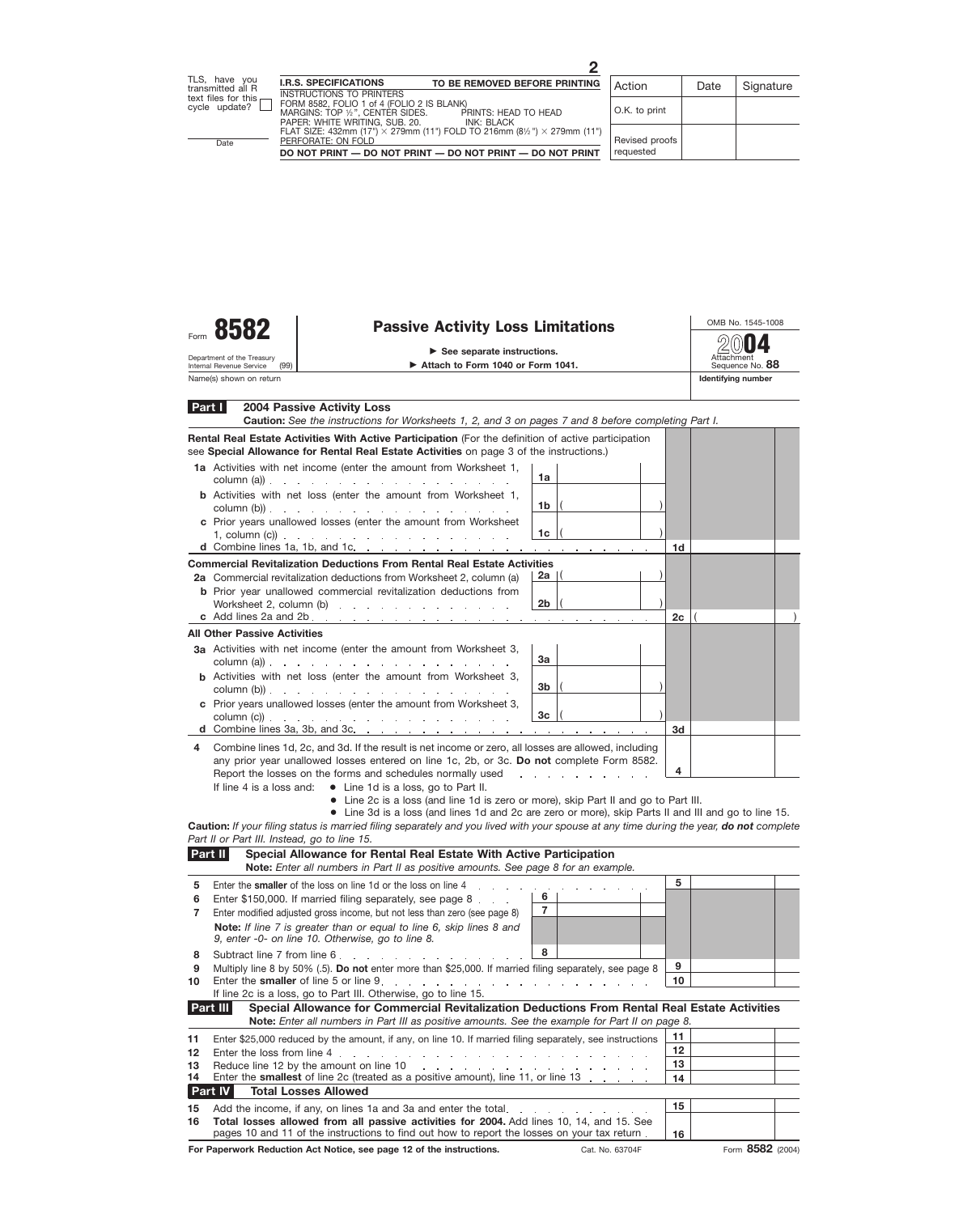|                                                                                                |                                                            | <b>Current year</b><br><b>Prior years</b> |  |                                                  |                             |          | <b>Overall gain or loss</b>                |  |
|------------------------------------------------------------------------------------------------|------------------------------------------------------------|-------------------------------------------|--|--------------------------------------------------|-----------------------------|----------|--------------------------------------------|--|
| Name of activity                                                                               | (a) Net income<br>(line 1a)                                | (b) Net loss<br>(line 1b)                 |  | (c) Unallowed<br>loss (line 1c)                  | (d) Gain                    |          | (e) Loss                                   |  |
|                                                                                                |                                                            |                                           |  |                                                  |                             |          |                                            |  |
|                                                                                                |                                                            |                                           |  |                                                  |                             |          |                                            |  |
|                                                                                                |                                                            |                                           |  |                                                  |                             |          |                                            |  |
|                                                                                                |                                                            |                                           |  |                                                  |                             |          |                                            |  |
| Total. Enter on Form 8582, lines 1a,<br>1b, and 1c. $\qquad \qquad \ldots$                     |                                                            |                                           |  |                                                  |                             |          |                                            |  |
| Worksheet 2-For Form 8582, Lines 2a and 2b (See pages 7 and 8 of the instructions.)            |                                                            |                                           |  |                                                  |                             |          |                                            |  |
| Name of activity                                                                               | (a) Current year<br>deductions (line 2a)                   |                                           |  | (b) Prior year<br>unallowed deductions (line 2b) |                             |          | (c) Overall loss                           |  |
|                                                                                                |                                                            |                                           |  |                                                  |                             |          |                                            |  |
|                                                                                                |                                                            |                                           |  |                                                  |                             |          |                                            |  |
|                                                                                                |                                                            |                                           |  |                                                  |                             |          |                                            |  |
| Total. Enter on Form 8582, lines 2a<br>and 2b $\qquad \qquad \blacksquare$                     |                                                            |                                           |  |                                                  |                             |          |                                            |  |
| Worksheet 3-For Form 8582, Lines 3a, 3b, and 3c (See page 8 of the instructions.)              |                                                            |                                           |  |                                                  |                             |          |                                            |  |
|                                                                                                |                                                            | <b>Current year</b>                       |  | <b>Prior years</b>                               | <b>Overall gain or loss</b> |          |                                            |  |
| Name of activity                                                                               | (a) Net income                                             | (b) Net loss<br>(line 3b)                 |  | (c) Unallowed                                    |                             |          |                                            |  |
|                                                                                                | (line 3a)                                                  |                                           |  | loss (line 3c)                                   |                             | (d) Gain | (e) Loss                                   |  |
|                                                                                                |                                                            |                                           |  |                                                  |                             |          |                                            |  |
|                                                                                                |                                                            |                                           |  |                                                  |                             |          |                                            |  |
|                                                                                                |                                                            |                                           |  |                                                  |                             |          |                                            |  |
|                                                                                                |                                                            |                                           |  |                                                  |                             |          |                                            |  |
| Total. Enter on Form 8582, lines 3a,<br>3b, and 3c.                                            |                                                            |                                           |  |                                                  |                             |          |                                            |  |
| Worksheet 4-Use this worksheet if an amount is shown on Form 8582, line 10 or 14 (See page 9.) |                                                            |                                           |  |                                                  |                             |          |                                            |  |
|                                                                                                | Form or schedule                                           |                                           |  |                                                  |                             |          |                                            |  |
| Name of activity                                                                               | and line number<br>to be reported on                       | (a) Loss                                  |  | (b) Ratio                                        | (c) Special<br>allowance    |          | (d) Subtract column<br>(c) from column (a) |  |
|                                                                                                | (see instructions)                                         |                                           |  |                                                  |                             |          |                                            |  |
|                                                                                                |                                                            |                                           |  |                                                  |                             |          |                                            |  |
|                                                                                                |                                                            |                                           |  |                                                  |                             |          |                                            |  |
|                                                                                                |                                                            |                                           |  |                                                  |                             |          |                                            |  |
|                                                                                                |                                                            |                                           |  |                                                  |                             |          |                                            |  |
| Total                                                                                          |                                                            |                                           |  | 1.00                                             |                             |          |                                            |  |
| Worksheet 5-Allocation of Unallowed Losses (See page 9 of the instructions.)                   |                                                            |                                           |  |                                                  |                             |          |                                            |  |
|                                                                                                | Form or schedule                                           |                                           |  |                                                  |                             |          |                                            |  |
| Name of activity                                                                               | and line number<br>to be reported on<br>(see instructions) |                                           |  | (a) Loss                                         | (b) Ratio                   |          | (c) Unallowed loss                         |  |
|                                                                                                |                                                            |                                           |  |                                                  |                             |          |                                            |  |
|                                                                                                |                                                            |                                           |  |                                                  |                             |          |                                            |  |
|                                                                                                |                                                            |                                           |  |                                                  |                             |          |                                            |  |
|                                                                                                |                                                            |                                           |  |                                                  |                             |          |                                            |  |